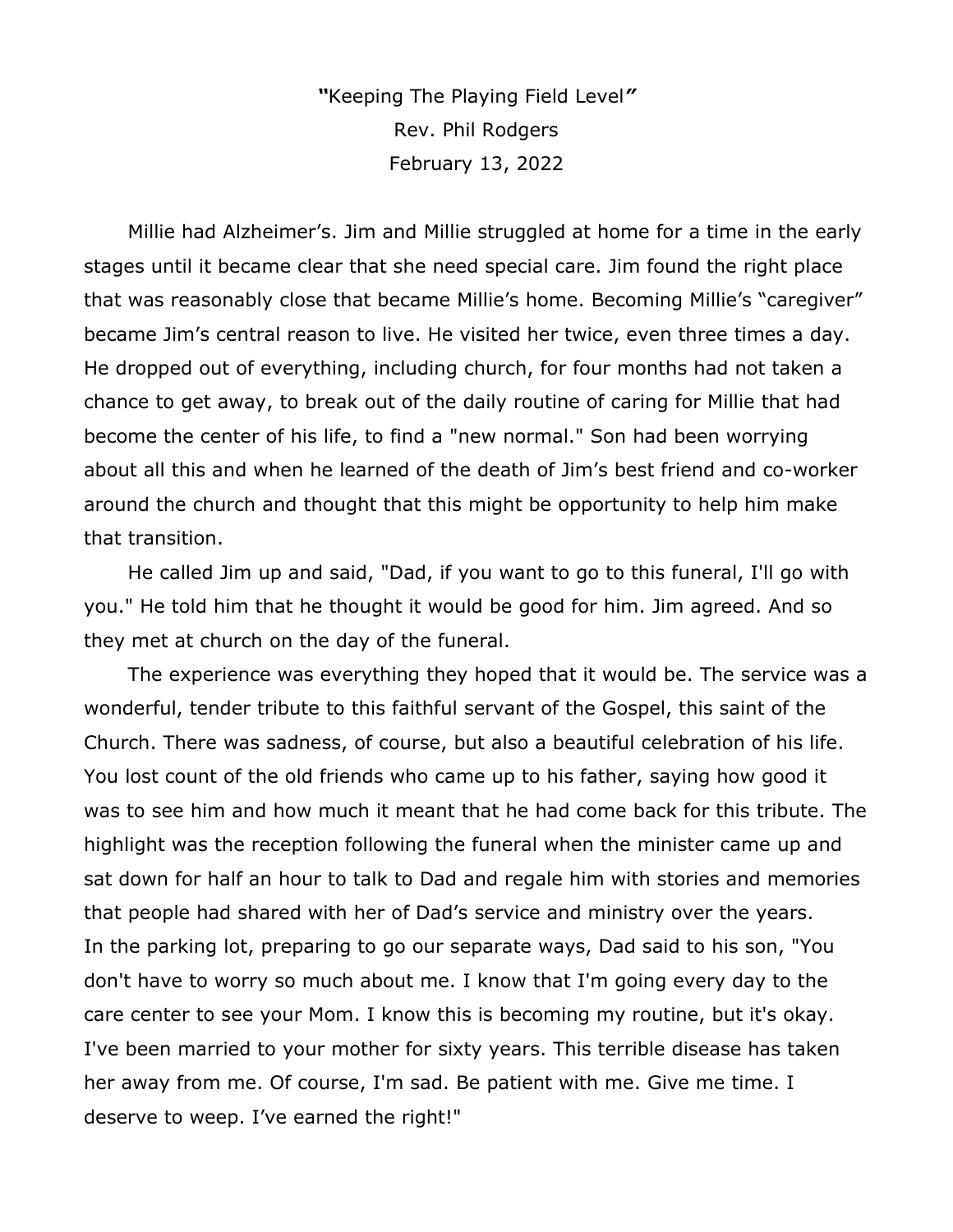"Blessed are you who weep now, for you will laugh." I want to talk to Jesus and say, "That sounds great, but when? When will Jim laugh again?" Jesus' "Sermon on the Plain" might be titled "Sermon on A Level Playing Field". It begins the same way the Gospel of Luke as a whole begins, by painting a picture of a world turned upside down. At the start of his ministry, when he read from Isaiah in his hometown synagogue, Jesus promised that the poor would receive good news, the captives would be released, and that the blind would see. The crowd in the synagogue turned pretty ugly that day. But there on the plain, this is a different day and a different crowd. The great multitude gathered around him are exactly the kind of people Jesus came to proclaim favored by God. And here is Jesus, not high on some mountain talking down to them, as he does in the Sermon on the Mount in Matthew, but he is right there among them and in the midst of them.

As a matter of fact, he might even be below them. The one detail in this passage that has always intrigued me is that even as he is busy healing the crowd's diseases, Jesus literally has to "look up" to see his disciples before he can teach them. Are they somehow above him? Have they removed themselves from the seething mass of suffering? Is this why Jesus has to make sure that they really take notice of these poor, sad, discarded folk? "Don't you realize these are the blessed of God," he seems to say, "This is where we should focus our attention because it is these people who have God's attention. God sees them even when no one else does."

To be blessed, after all, is to know that you have God's attention. To know that whenever you go, you will not be alone. To be blessed is to know that you are valued and important simply because God has made you priceless. And suddenly the separation between the disciples and the crowd is removed. Everyone is connected because the only possession anyone really has is the blessing of God. Now let's be clear. In Luke, Jesus is blessing the real poor, hungry, grief-stricken, and outcasts of this world, not the "poor in spirit" as in the Gospel of Matthew. In Luke, Jesus is also clear that wealth and privilege are real dangers that have the power to separate one from God and from the human community. Jesus spells

2